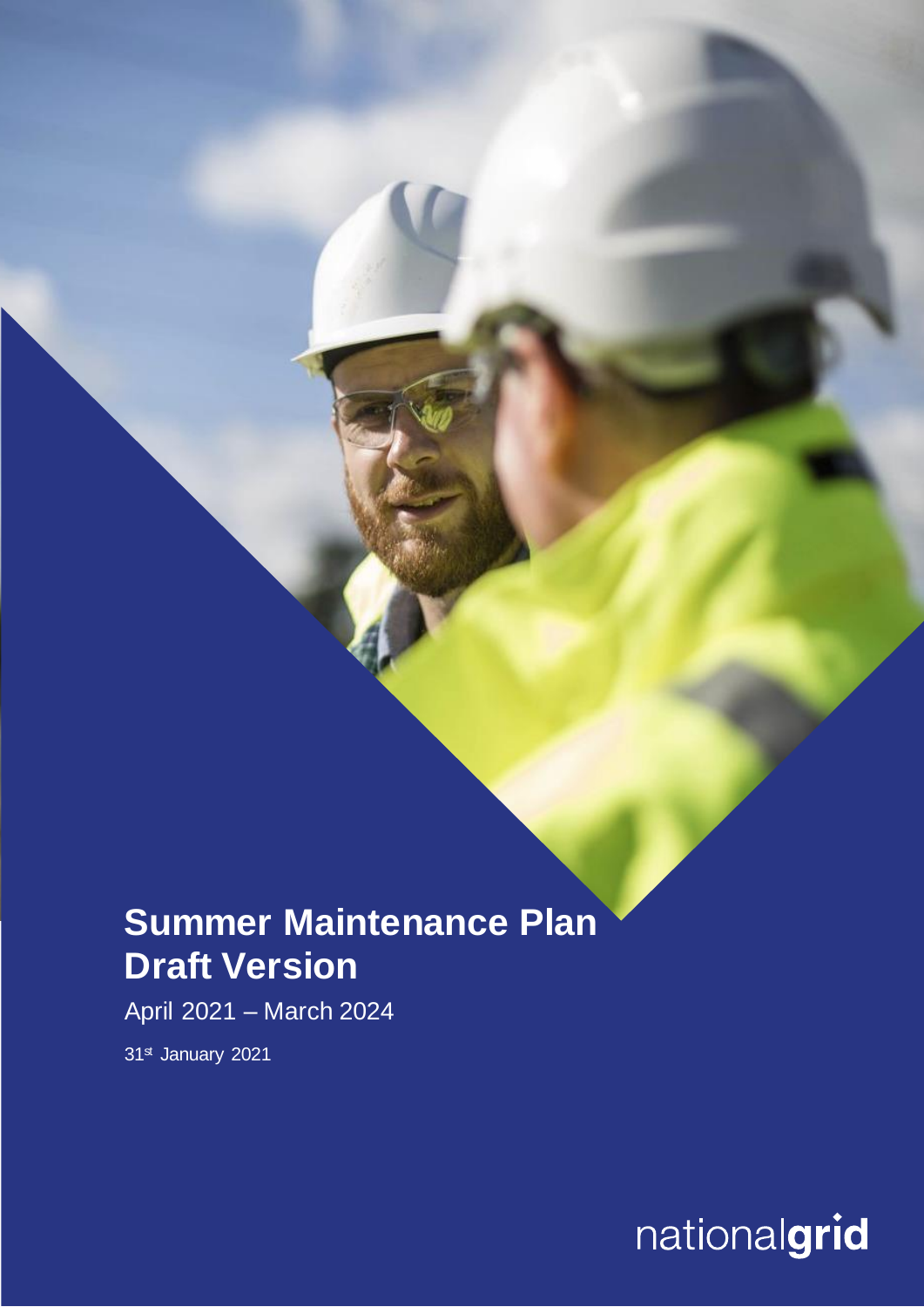## **Contents**

|                                         | Page |
|-----------------------------------------|------|
| 1. Introduction                         | 2    |
| 2. NTS Maintenance Work Monthly Summary | 3    |
| 3. ASEP Capability                      |      |
| 4. Maintenance affected exit points     |      |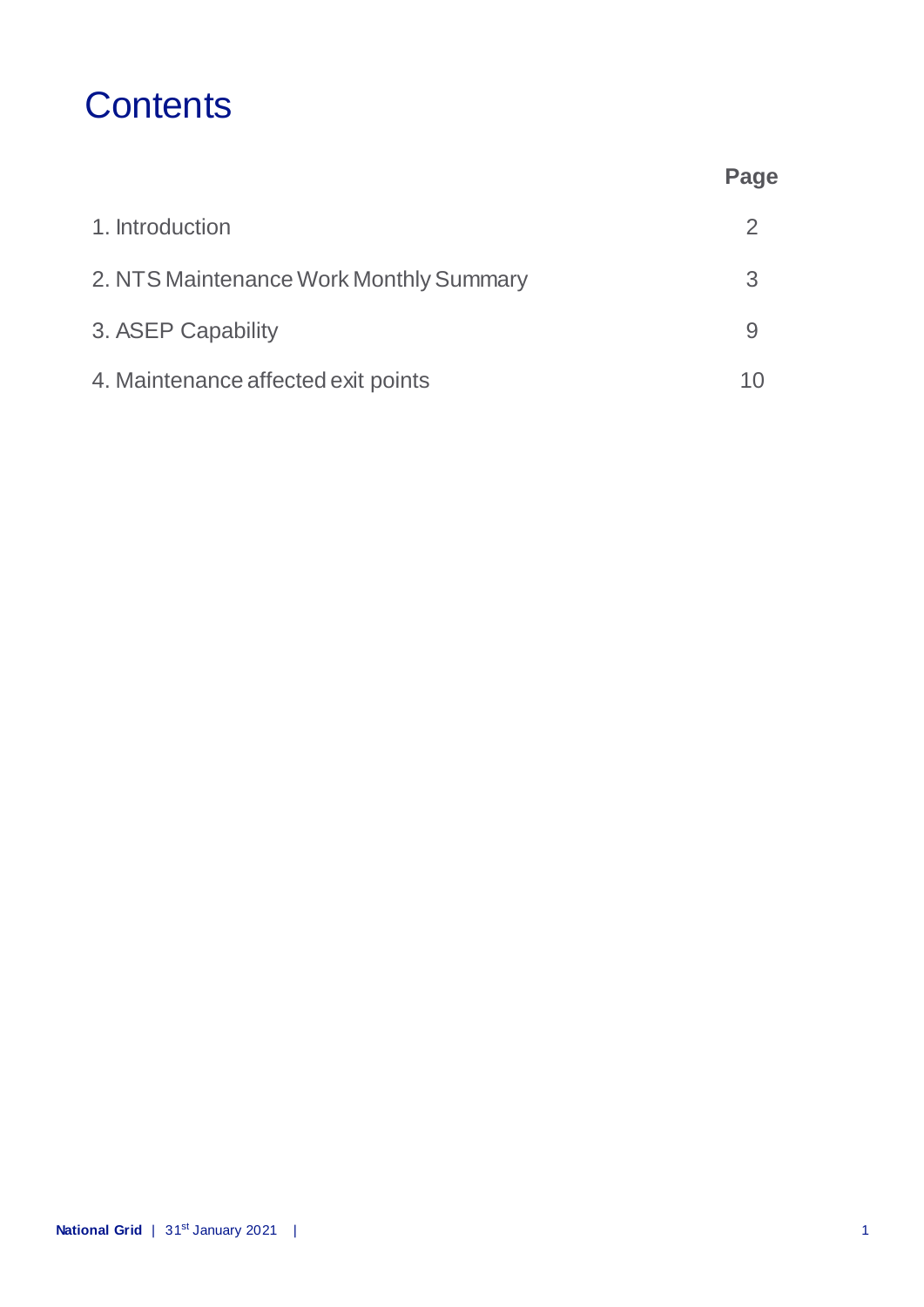# 1. Introduction

Each year National Grid undertakes a variety of maintenance and investment activities on the gas National Transmission System (NTS). This work can take many different forms, including keeping our assets in good working order, replacing ageing assets with new equipment, inspecting assets and facilitating new connections and capacity requirements.

This maintenance programme is intended to provide an indication to the gas industry of the impact of these works on the NTS, and any associated impact on entry or exit capacity from April 2021 to March 2024. This programme supersedes all previous plans.

This document provides an overview of all work scheduled at NTS compressor stations and NTS pipelines. Where this work affects the capability at an Aggregate System Entry Point (ASEP), an indication of the revised ASEP's minimum daily capability is included for each month.

Although every effort is made to align work to any customer or associated asset outages which we have been made aware of, this is not always possible and where NTS Exit Points are affected, we will endeavour to issue Maintenance Day notices to our customers by 1<sup>st</sup> February and any revisions at least 42 days in advance of the scheduled Maintenance work.

This document only includes maintenance activities on the NTS which are to be undertaken by National Grid NTS. It does not include maintenance carried out upstream of the NTS by Delivery Facility Operators (DFOs) and Producers or downstream of the NTS by the Distribution Networks and other NTS connected parties.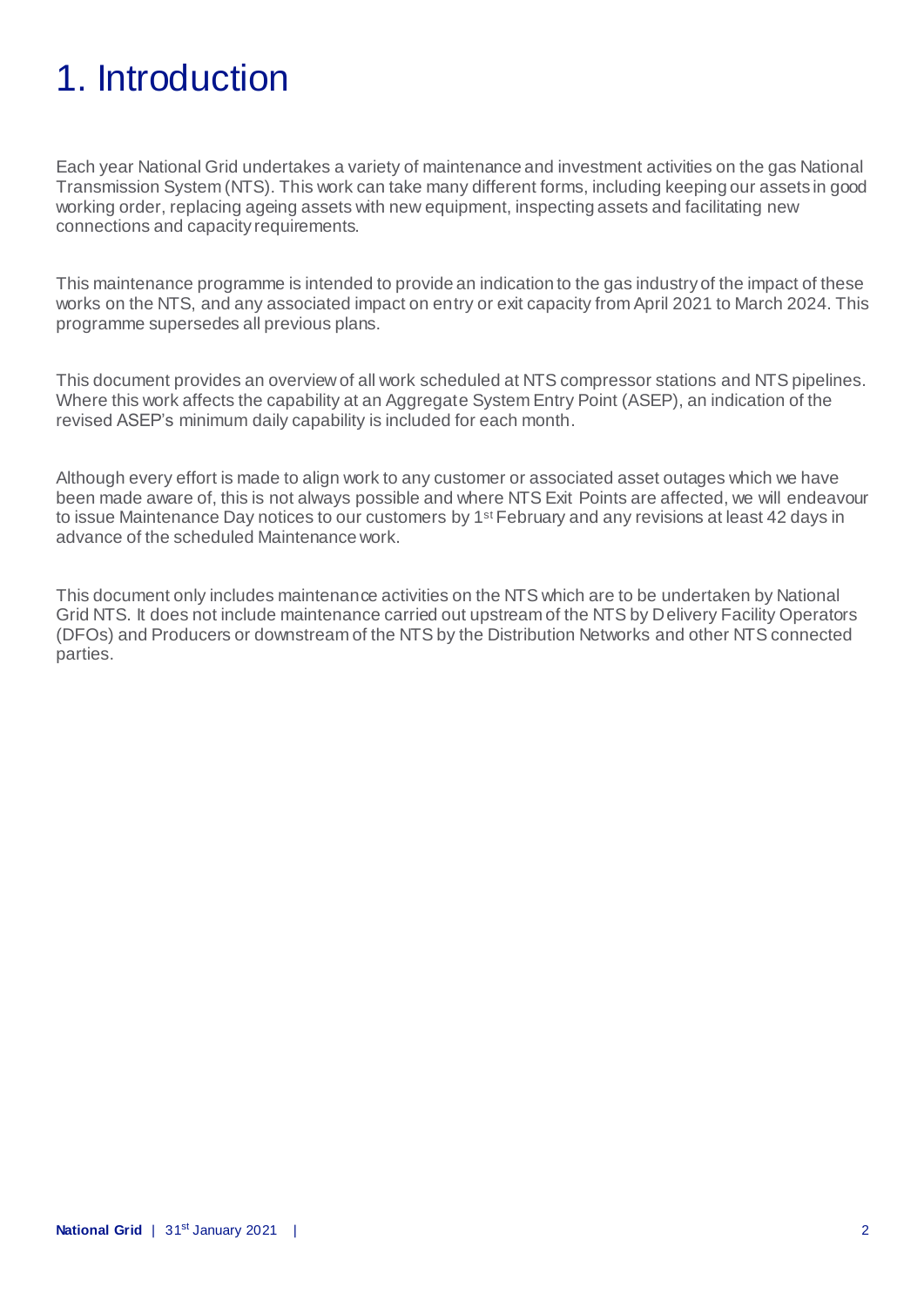# 2. NTS Maintenance Work Monthly Summary

The following tables provide a summary of the NTS in line inspection work, other NTS pipeline work and NTS compressor outages. The month where the work is scheduled to take place has been high lighted in the tables. If it is the case that any work listed belowhas an effect on the flow of gas, affected sites and associated shippers will be contacted individually. The tables indicate which month the work takes place in, not that the work will take the whole of the month.

### 2.1 Planned In-Line Inspections

National Grid is required to carry out in-line inspections of our pipelines periodically in order to monitor and maintain their integrity, ensuring that they comply with the Pressure Systems Safety Regulations (PSSR). The in-line inspection process requires a number of Pipeline Inspection Gauges (PIGs) to travel through the pipeline in order to complete a full inspection. The number of "runs", and the associated time taken for the work, can vary from pipeline to pipeline.

= Confirmed period = Provisional period

|           | In Line                                                |     |     |            | 2021      |            |     |                |                   | 2022     |          |                |                | 2024     |                |                |                     |
|-----------|--------------------------------------------------------|-----|-----|------------|-----------|------------|-----|----------------|-------------------|----------|----------|----------------|----------------|----------|----------------|----------------|---------------------|
| Area      | <b>Inspections</b>                                     | Apr | May | <b>Jun</b> | $\bar{z}$ | <b>Aug</b> | Sep | $\overline{d}$ | $\overline{\eth}$ | $\alpha$ | $\Omega$ | $\overline{d}$ | $\overline{O}$ | $\alpha$ | $\mathbb{S}^3$ | $\overline{d}$ | $\overline{\sigma}$ |
| <b>SW</b> | Feeder 14<br><b>Ilchester</b> to<br>Barrington         |     |     |            |           |            |     |                |                   |          |          |                |                |          |                |                |                     |
| EA        | Feeder <sub>02</sub><br>Peterborough<br>to Eye         |     |     |            |           |            |     |                |                   |          |          |                |                |          |                |                |                     |
| <b>NT</b> | Feeder 05<br><b>River Thames</b><br>Crossing<br>(East) |     |     |            |           |            |     |                |                   |          |          |                |                |          |                |                |                     |
| <b>NT</b> | Feeder 05<br><b>River Thames</b><br>Crossing<br>(West) |     |     |            |           |            |     |                |                   |          |          |                |                |          |                |                |                     |
| <b>SW</b> | Feeder 07<br><b>Barton Stacey</b><br>to Mappowder      |     |     |            |           |            |     |                |                   |          |          |                |                |          |                |                |                     |
| <b>SO</b> | Feeder 07<br>Michelmersh to<br><b>Braishfield</b>      |     |     |            |           |            |     |                |                   |          |          |                |                |          |                |                |                     |
| <b>NO</b> | Feeder 15<br>Longtown to<br>Plumpton                   |     |     |            |           |            |     |                |                   |          |          |                |                |          |                |                |                     |
| <b>NW</b> | Feeder 04<br>Warburton to<br>Audley                    |     |     |            |           |            |     |                |                   |          |          |                |                |          |                |                |                     |
| EA        | Feeder 17<br>Theddlethorpe<br>to Hatton                |     |     |            |           |            |     |                |                   |          |          |                |                |          |                |                |                     |
| <b>SC</b> | Feeder 10 St<br>Fergus to<br>Aberdeen                  |     |     |            |           |            |     |                |                   |          |          |                |                |          |                |                |                     |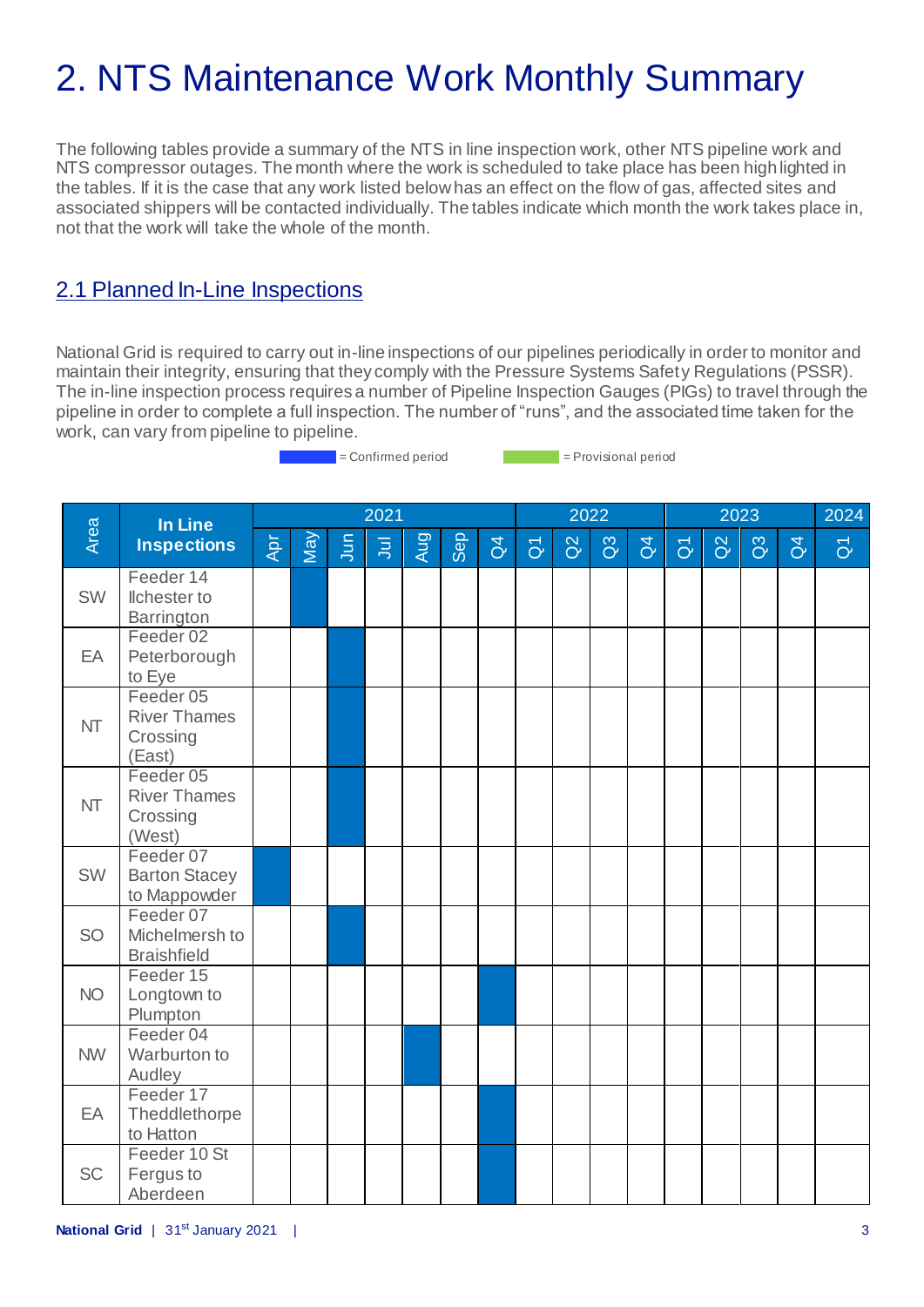| <b>NE</b> | Feeder 13<br>Cowpen<br>Bewley to<br>Yafforth            |  |  |  |  |  |  |  |  |
|-----------|---------------------------------------------------------|--|--|--|--|--|--|--|--|
| <b>NE</b> | Feeder 07<br>Susworth to<br>Cawood                      |  |  |  |  |  |  |  |  |
| <b>NW</b> | Feeder 13<br>Corbridge to<br>Bishop<br>Auckland         |  |  |  |  |  |  |  |  |
| <b>NT</b> | Feeder 05<br>Gravesend<br>Thames to<br><b>Tatsfield</b> |  |  |  |  |  |  |  |  |
| <b>NW</b> | Feeder 04<br>Warburton o<br>Partington                  |  |  |  |  |  |  |  |  |
| EA        | Feeder 02<br>Bacton to<br><b>Wisbech Nene</b><br>West   |  |  |  |  |  |  |  |  |
| <b>WS</b> | Feeder 28<br>Herbrandston<br>to Felindre                |  |  |  |  |  |  |  |  |
| <b>WS</b> | Feeder 28<br>Felibdre to<br>Cilfrew                     |  |  |  |  |  |  |  |  |
| <b>WS</b> | Feeder 28<br>Felindre to<br><b>Three Cocks</b>          |  |  |  |  |  |  |  |  |
| NE        | Feeder 29<br>Pannal to<br>Asselby                       |  |  |  |  |  |  |  |  |
| EA        | Feeder 22<br>Peterborough<br>to Hatton                  |  |  |  |  |  |  |  |  |
| EA        | Feeder 09<br>Paul to Hatton                             |  |  |  |  |  |  |  |  |
| EA        | Feeder 03<br>Bacton to<br>Roudham<br>Heath              |  |  |  |  |  |  |  |  |
| <b>NW</b> | Feeder 12<br>Longtown to<br>Bishop<br>Auckland          |  |  |  |  |  |  |  |  |
| <b>NW</b> | Feeder 11<br>Samlesbury to<br>Blackrod                  |  |  |  |  |  |  |  |  |
| <b>SC</b> | Feeder 10<br>Bathgate to<br>Kirriemuir                  |  |  |  |  |  |  |  |  |
| NE.       | Feeder 07<br>Pannal to<br>Cawood                        |  |  |  |  |  |  |  |  |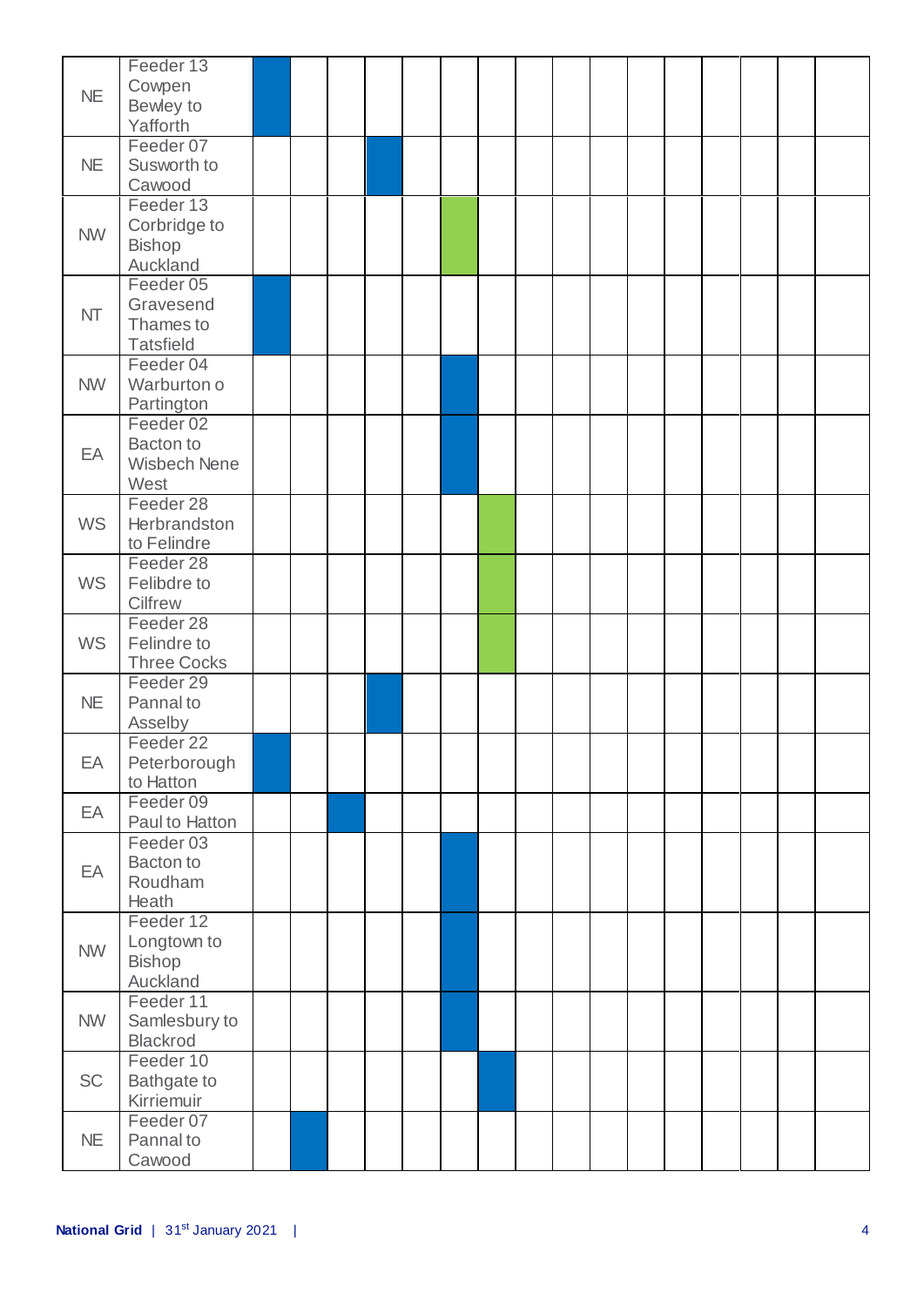| <b>NE</b> | Feeder 06<br><b>Burton Agnes</b><br>to Pickering       |  |  |  |  |  |  |  |  |
|-----------|--------------------------------------------------------|--|--|--|--|--|--|--|--|
| <b>NO</b> | Feeder 10<br>Thrunton to<br>Saltwick                   |  |  |  |  |  |  |  |  |
| <b>NW</b> | Feeder 04<br>Shocklach to<br><b>Weston Point</b>       |  |  |  |  |  |  |  |  |
| <b>NW</b> | Feeder 16<br>Pennington to<br>Sellafield               |  |  |  |  |  |  |  |  |
| <b>NO</b> | Feeder 13<br>Corbridge to<br><b>Bishop</b><br>Auckland |  |  |  |  |  |  |  |  |
| SO        | Feeder 09<br>Steppingley to<br>East IIsley             |  |  |  |  |  |  |  |  |
| <b>NW</b> | Feeder 21<br>Audley to<br>Alrewas                      |  |  |  |  |  |  |  |  |
| <b>SC</b> | Feeder 10<br>Aberdeen to<br>Kirriemuir                 |  |  |  |  |  |  |  |  |
| <b>SC</b> | Feeder 10<br>Bathgate to<br>Penicuik                   |  |  |  |  |  |  |  |  |
| <b>NO</b> | Feeder 06<br>Teesside to<br>Cowpen<br><b>Bewley</b>    |  |  |  |  |  |  |  |  |
| <b>SC</b> | Feeder 12<br>Aberdeen to<br>Kirriemuir                 |  |  |  |  |  |  |  |  |
| <b>SC</b> | Feeder 10<br>Bathgate to<br>Glenmavis                  |  |  |  |  |  |  |  |  |
| EA        | Feeder 22<br>Goxhill to<br>Hatton                      |  |  |  |  |  |  |  |  |
| NE        | Feeder 29<br>Pannal to<br>Nether Kellet                |  |  |  |  |  |  |  |  |
| <b>NT</b> | Feeder 03<br>Whitwell to<br><b>Peters Green</b>        |  |  |  |  |  |  |  |  |
| EA        | Feeder 03 Gt<br>Wilbraham to<br>Whitwell               |  |  |  |  |  |  |  |  |
| <b>NT</b> | Feeder 05<br><b>Braintree to</b><br>Horndon            |  |  |  |  |  |  |  |  |
| <b>SC</b> | Feeder 10<br>Coldstream to<br>Thrunton                 |  |  |  |  |  |  |  |  |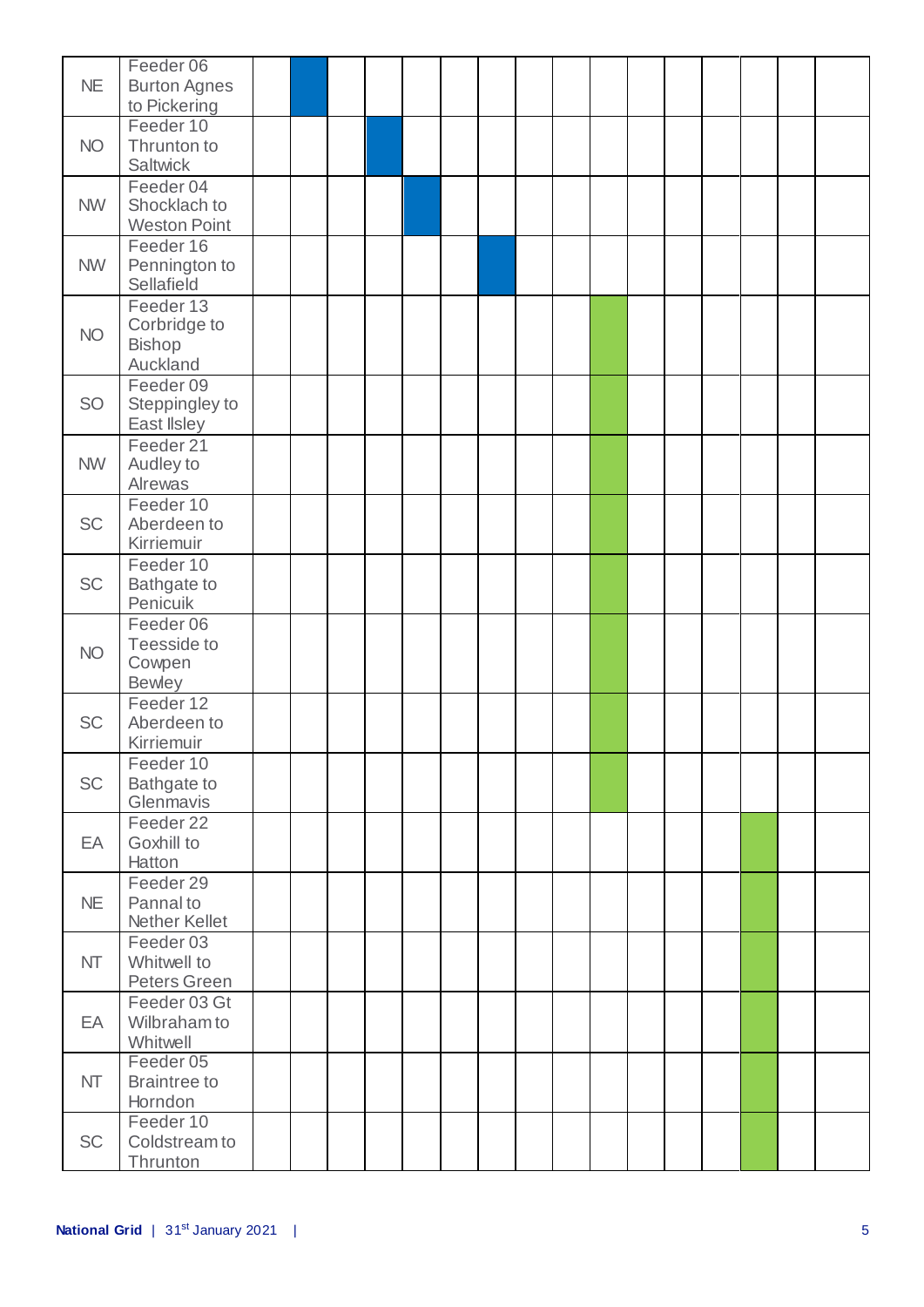| <b>NW</b> | Feeder 25<br><b>Bridge Farm to</b><br>Mickle Trafford |  |  |  |  |  |  |  |  |
|-----------|-------------------------------------------------------|--|--|--|--|--|--|--|--|
| <b>NO</b> | Feeder 10<br>Thrunton to<br>Saltwick                  |  |  |  |  |  |  |  |  |
| <b>SE</b> | Feeder 18<br>Shorne to<br>Farningham                  |  |  |  |  |  |  |  |  |
| <b>WS</b> | Feeder 02<br><b>Treaddowto</b><br><b>Dowlais</b>      |  |  |  |  |  |  |  |  |

## 2.2 Pipeline Work

Pipeline work listed in this table below can include diversions of existing pipelines, facilitation of connections to the NTS, and replacement or maintenance of pipeline and associated assets (pipes, valves, pig traps etc.) which require some form of pressure restriction or isolation. Some work can be performed by restricting the pressure of gas in the pipeline; however some work requires a full shut down (often termed "isolation" or "outage") of a section of the pipeline which would then be reinstated back to operational pressures once the work is completed. The 2023 and 2024 pipeline works are yet to be fully planned.

Area **Pipeline** 2021 2022 2023 2024 Apr  $\mathsf{M}$ Jun  $\overline{B}$ Aug Sep  $\beta$  $\overline{\alpha}$  $\alpha$  $\mathfrak{S}$  $\beta$  $\overline{\alpha}$  $\alpha$  $\mathcal{C}$  $\overline{d}$  $\overline{\alpha}$ EM Feeder 24 Hatton to Silk **Willoughby SC** Feeder 11 Moffat to Longtown WM Feeder 14 Leamington to **Stratford SC** St Fergus to **Pettymuick** SW Feeder 14 Sapperton to Easton Grey SC Feeder 11 Moffat to Elvanfoot EA Feeder 18 St Neots to Little **Barford** EM Feeder 09 Brocklesby to **Stallingborough** SC Feeder 12 Abernyte to Rhynd = Pressure Restriction = Pipeline Shutdown = Provisional period = Provisional period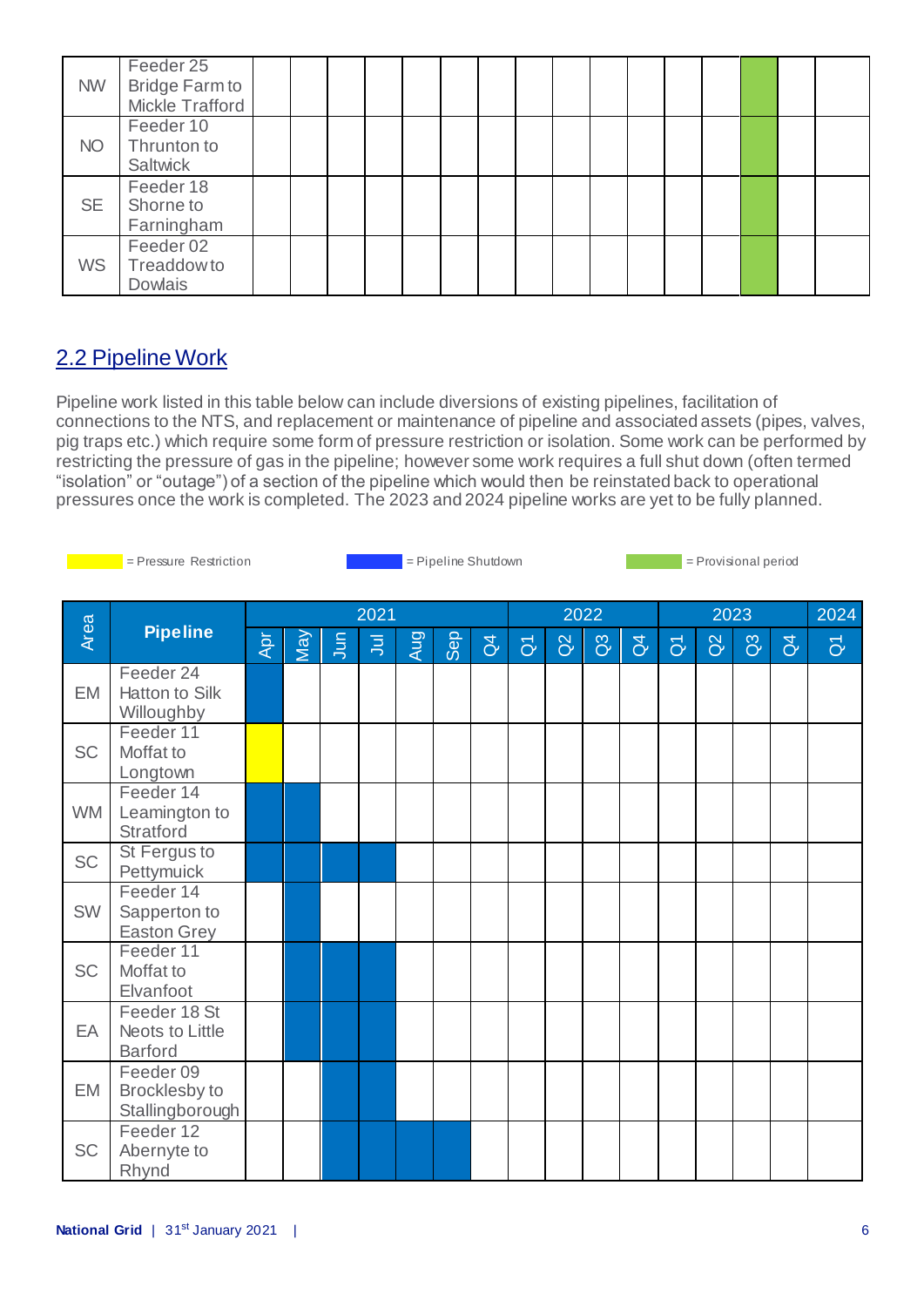| <b>SC</b> | Feeder 11<br>Bathgate to<br>Elvanfoot        |  |  |  |  |  |  |  |  |
|-----------|----------------------------------------------|--|--|--|--|--|--|--|--|
| <b>WM</b> | Feeder 14<br>Rugby to<br>Churchover          |  |  |  |  |  |  |  |  |
| <b>SC</b> | Feeder 12<br>Moffat to<br>Longtown           |  |  |  |  |  |  |  |  |
| <b>WM</b> | Feeder 02<br>Wormington to<br>Frankton       |  |  |  |  |  |  |  |  |
| <b>NE</b> | Feeder 07<br>Towton to<br>Cawood             |  |  |  |  |  |  |  |  |
| <b>SC</b> | Feeder 12<br>Drum to<br><b>Blackness</b>     |  |  |  |  |  |  |  |  |
| <b>SC</b> | Feeder 12<br><b>Bathgate to</b><br>Elvanfoot |  |  |  |  |  |  |  |  |
| <b>NW</b> | Feeder 21<br>Audley to<br>Alrewas            |  |  |  |  |  |  |  |  |
| <b>NW</b> | Feeder 04<br>Audley to<br>Shocklach          |  |  |  |  |  |  |  |  |
| <b>NW</b> | Feeder 04<br>Audley to<br>Alrewas            |  |  |  |  |  |  |  |  |
| <b>SE</b> | <b>Lower Thames</b><br>Crossing              |  |  |  |  |  |  |  |  |

Please note: where a pipeline is required to be shut down the specific isolation points may differ from those displayed above. Any parties impacted by the works are contacted directly.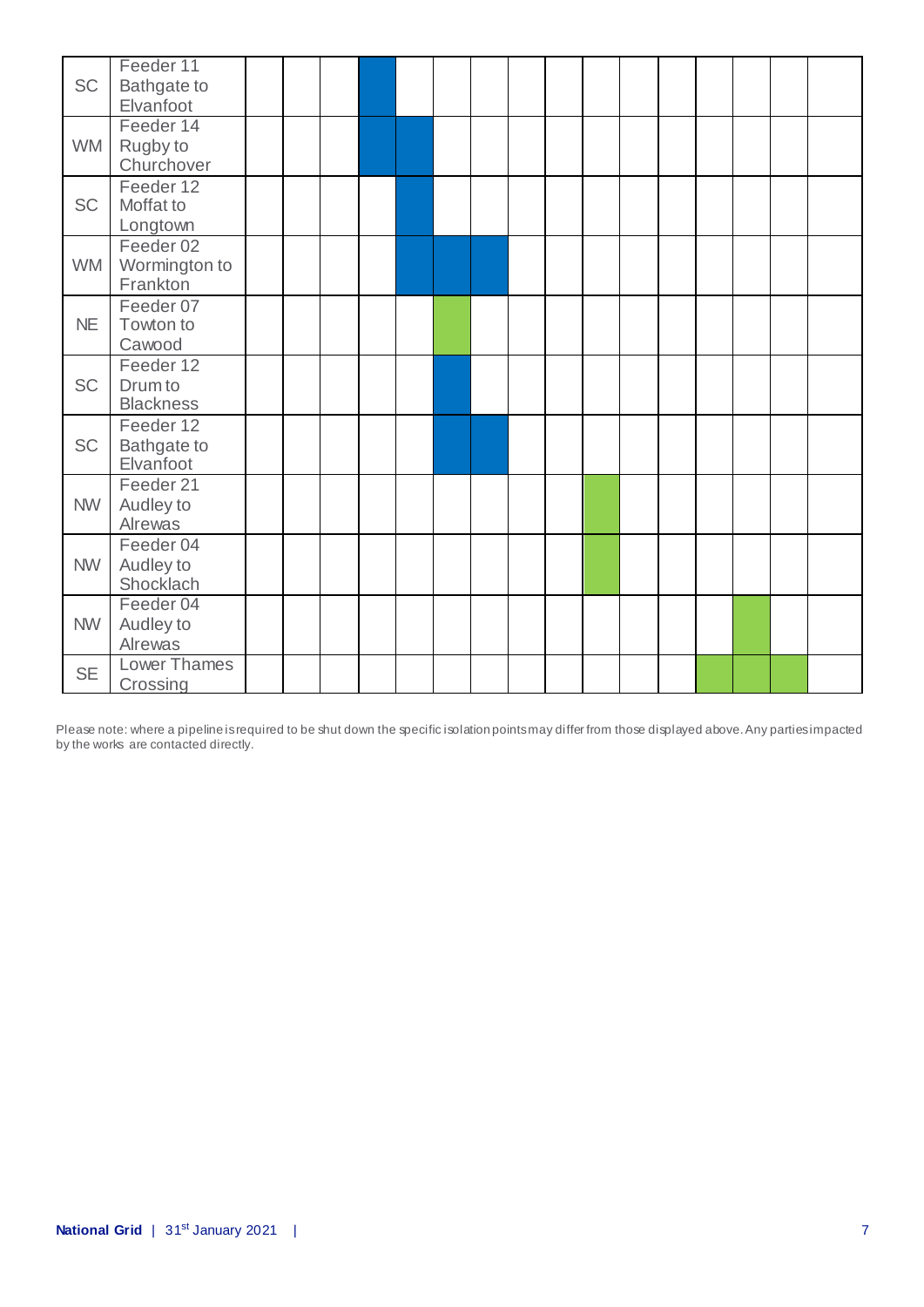### 2.3 NTS Compressor Stations

Compressors are used to help move gas around the NTS to where it is needed, maintaining pressures required at exit points whilst avoiding over-pressurising pipelines. In order to maintain our capability at Compressor Stations, routine maintenance is performed as well as a variety of other projects to maintain and improve the fleet.

= Confirmed period = Provisional period

| <b>Compressor Station</b> |     |     |                | 2021  |     |            |                |                     |          | 2022           |                |                     |          | 2023           |                | 2024                   |
|---------------------------|-----|-----|----------------|-------|-----|------------|----------------|---------------------|----------|----------------|----------------|---------------------|----------|----------------|----------------|------------------------|
| <b>Outages</b>            | Apr | Vay | $\overline{5}$ | $\Xi$ | Aug | <b>Gep</b> | $\overline{d}$ | $\overline{\delta}$ | $\alpha$ | $\overline{a}$ | $\overline{d}$ | $\overline{\sigma}$ | $\alpha$ | $\mathbb{S}^3$ | $\overline{d}$ | $\overline{\tilde{O}}$ |
| Aberdeen                  |     |     |                |       |     |            |                |                     |          |                |                |                     |          |                |                |                        |
| <b>Alrewas</b>            |     |     |                |       |     |            |                |                     |          |                |                |                     |          |                |                |                        |
| Avonbridge 1              |     |     |                |       |     |            |                |                     |          |                |                |                     |          |                |                |                        |
| Avonbridge 2              |     |     |                |       |     |            |                |                     |          |                |                |                     |          |                |                |                        |
| Aylesbury                 |     |     |                |       |     |            |                |                     |          |                |                |                     |          |                |                |                        |
| <b>Bishop Auckland</b>    |     |     |                |       |     |            |                |                     |          |                |                |                     |          |                |                |                        |
| Carnforth                 |     |     |                |       |     |            |                |                     |          |                |                |                     |          |                |                |                        |
| Cambridge                 |     |     |                |       |     |            |                |                     |          |                |                |                     |          |                |                |                        |
| Chelmsford                |     |     |                |       |     |            |                |                     |          |                |                |                     |          |                |                |                        |
| Churchover                |     |     |                |       |     |            |                |                     |          |                |                |                     |          |                |                |                        |
| <b>Diss</b>               |     |     |                |       |     |            |                |                     |          |                |                |                     |          |                |                |                        |
| Felindre                  |     |     |                |       |     |            |                |                     |          |                |                |                     |          |                |                |                        |
| Hatton                    |     |     |                |       |     |            |                |                     |          |                |                |                     |          |                |                |                        |
| Huntingdon                |     |     |                |       |     |            |                |                     |          |                |                |                     |          |                |                |                        |
| Kings Lynn                |     |     |                |       |     |            |                |                     |          |                |                |                     |          |                |                |                        |
| Kirriemuir                |     |     |                |       |     |            |                |                     |          |                |                |                     |          |                |                |                        |
| Lockerley                 |     |     |                |       |     |            |                |                     |          |                |                |                     |          |                |                |                        |
| Moffat                    |     |     |                |       |     |            |                |                     |          |                |                |                     |          |                |                |                        |
| Nether Kellet             |     |     |                |       |     |            |                |                     |          |                |                |                     |          |                |                |                        |
| Peterborough              |     |     |                |       |     |            |                |                     |          |                |                |                     |          |                |                |                        |
| Warrington                |     |     |                |       |     |            |                |                     |          |                |                |                     |          |                |                |                        |
| Wisbech                   |     |     |                |       |     |            |                |                     |          |                |                |                     |          |                |                |                        |
| Wooler                    |     |     |                |       |     |            |                |                     |          |                |                |                     |          |                |                |                        |
| Wormington                |     |     |                |       |     |            |                |                     |          |                |                |                     |          |                |                |                        |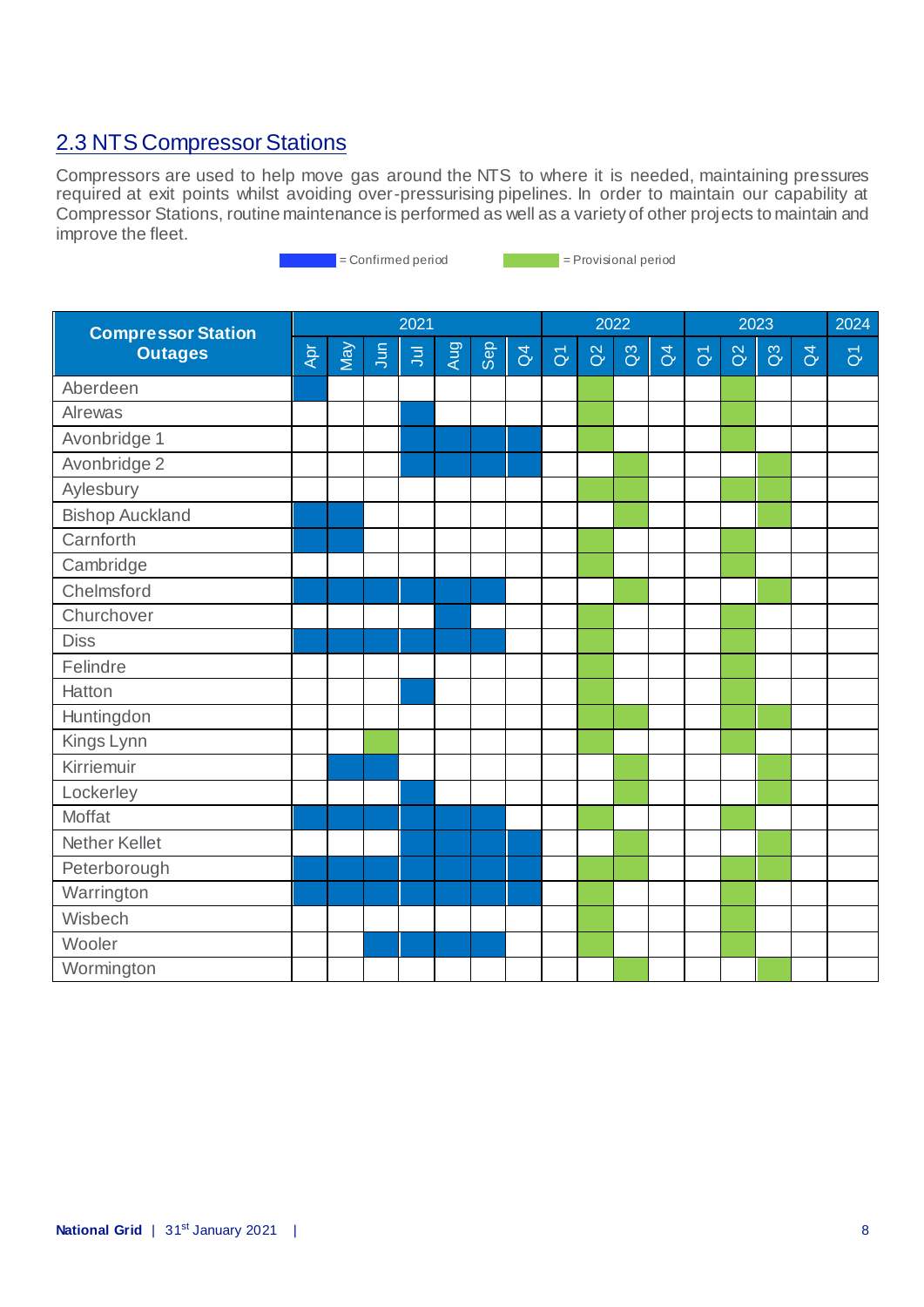# 3. ASEP Capability

The table below shows an indicative flow capability for each Aggregate System Entry Point (ASEP), taking into account the effect of the draft maintenance programme. The volumes are displayed month by month and are based on appropriate seasonal normal conditions.

In generating the ASEP capabilities, no account has been taken of any supply side (Delivery Facility) maintenance outages.

The values represent the ASEP's daily capability for each month, based on Seasonal Normal Demand conditions and for the period in the month where scheduled maintenance has most impact on capability. The analysis performed to produce the figures uses the assumption that a supply at a particular ASEP is favoured over other ASEPs. For example, in producing capability figures for St Fergus, it would be assumed that St Fergus ASEP would be flowing at its maximum for the season and the rest of the NTS supply was spread over other ASEPs.

Where "no impact" has been stated, this indicates that the maintenance scheduled is expected to ha ve no adverse effect on the ASEP capability.

The capability volumes shown for the individual ASEPs are indicative only, but do represent a consistent operational view.

On any given day, the amount of capability that may be available at any ASEP will depend upon the level and distribution of the demand and the level of supplies at other terminals. In cases where scheduled maintenance has an adverse effect on an ASEP's capability, National Grid may be able to make additional capability available at other ASEPs.

|                               | Apr            | <b>May</b> | Jun       | Jul       | Aug            | <b>Sep</b> | Oct       |
|-------------------------------|----------------|------------|-----------|-----------|----------------|------------|-----------|
| <b>St Fergus</b>              | 105            | 105        | 105       | 80        | 80             | 83         | <b>No</b> |
|                               | (1155)         | (1155)     | (1155)    | (880)     | (880)          | (913)      | impact    |
| <b>Teesside</b>               | N <sub>o</sub> | <b>No</b>  | <b>No</b> | <b>No</b> | <b>No</b>      | <b>No</b>  | <b>No</b> |
|                               | Impact         | Impact     | Impact    | Impact    | Impact         | Impact     | impact    |
| <b>Barrow</b>                 | <b>No</b>      | <b>No</b>  | <b>No</b> | <b>No</b> | <b>No</b>      | <b>No</b>  | <b>No</b> |
|                               | Impact         | Impact     | Impact    | Impact    | Impact         | Impact     | impact    |
| Easington                     | <b>No</b>      | <b>No</b>  | <b>No</b> | <b>No</b> | <b>No</b>      | <b>No</b>  | <b>No</b> |
|                               | Impact         | Impact     | Impact    | Impact    | Impact         | Impact     | impact    |
| <b>Theddlethorpe</b>          | <b>No</b>      | <b>No</b>  | <b>No</b> | <b>No</b> | <b>No</b>      | <b>No</b>  | <b>No</b> |
|                               | Impact         | Impact     | Impact    | Impact    | Impact         | Impact     | impact    |
| <b>Bacton</b> (including IUK) | N <sub>o</sub> | <b>No</b>  | <b>No</b> | <b>No</b> | N <sub>o</sub> | <b>No</b>  | <b>No</b> |
|                               | impact         | impact     | impact    | impact    | impact         | impact     | impact    |
| <b>Isle of Grain</b>          | 57             | 51         | 51        | 53        | 52             | 56         | <b>No</b> |
|                               | (684)          | (561)      | (561)     | (583)     | (572)          | (616)      | impact    |
| <b>Milford Haven</b>          | <b>No</b>      | 63         | <b>No</b> | 55        | 48             | 57         | <b>No</b> |
|                               | Impact         | (693)      | Impact    | (605)     | (528)          | (684)      | impact    |

Values in millions of cubic metres & (GWh)

(Conversion from millions of cubic metres to GWh using Calorific Value of 39.6 MJ/m³)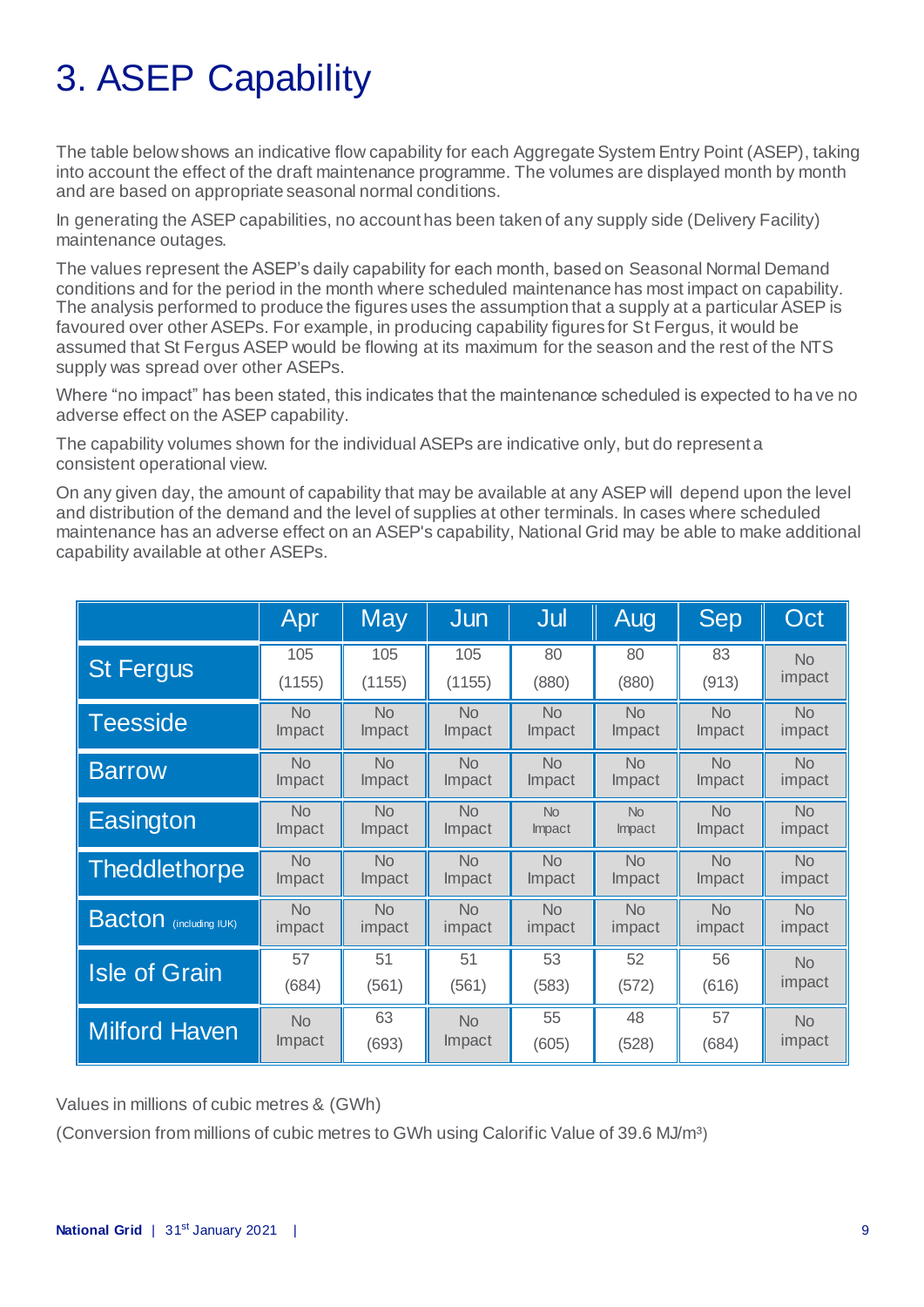# 4. Maintenance Affected Exit Points

We aim to minimise the impact of our maintenance on customers through transparency, aligning our work with their outages as appropriate and facilitating customer needs for flexibility.

#### **Outages**

Each year we ask when our customers' outages are to enable alignment of works. If your outages move, please get in touch as early as possible so that we can consider whether we can also realign our works to reduce any impact of these works. Please contact us to advise of any change to outage periods via email at [NTSaccessplanning@nationalgrid.com](mailto:NTSaccessplanning@nationalgrid.com).

Where possible, work is co-ordinated with the end user to avoid supply disruption, however in certain circumstances it may be necessary to schedule work at a time which may require disrupting the supply to an Exit Point whilst the NTS maintenance is undertaken.

Shippers, End-Users and Distribution Networks will be advised, in accordance with the Uniform Network Code (UNC) requirements and timescales, of any required disruptions to supply at an Exit Point by the issuing of a Maintenance Day(s) to the relevant party.

Maintenance Day notifications will be issued by February 1<sup>st</sup> each year to all relevant parties where our maintenance will impact gas flows for the period April to October. Where work is aligned to customer outages, or there is no anticipated impact, we will issue an Advice notice for your convenience to confirm these arrangements. Should any changes or additions to the requested Maintenance Days be required, all relevant parties will be notified in line with the timescales detailed in the UNC.

#### **Minor Works Agreement**

We recognise that sometimes standard maintenance approaches may not be optimal for our customers. Where this is the case the Minor Works Agreement can enable parties to agree different maintenance approaches through a bilateral contract with directly connected customers. Customers can pay the incremental costs of working flexibly outside normal working practices where we are able to accommodate these requests. For any questions relating to Minor Works Agreements, please contact the Business and Operations Planning Team on 01926 655625 or email via [box.SCM.GTO@nationalgrid.com](mailto:box.SCM.GTO@nationalgrid.com).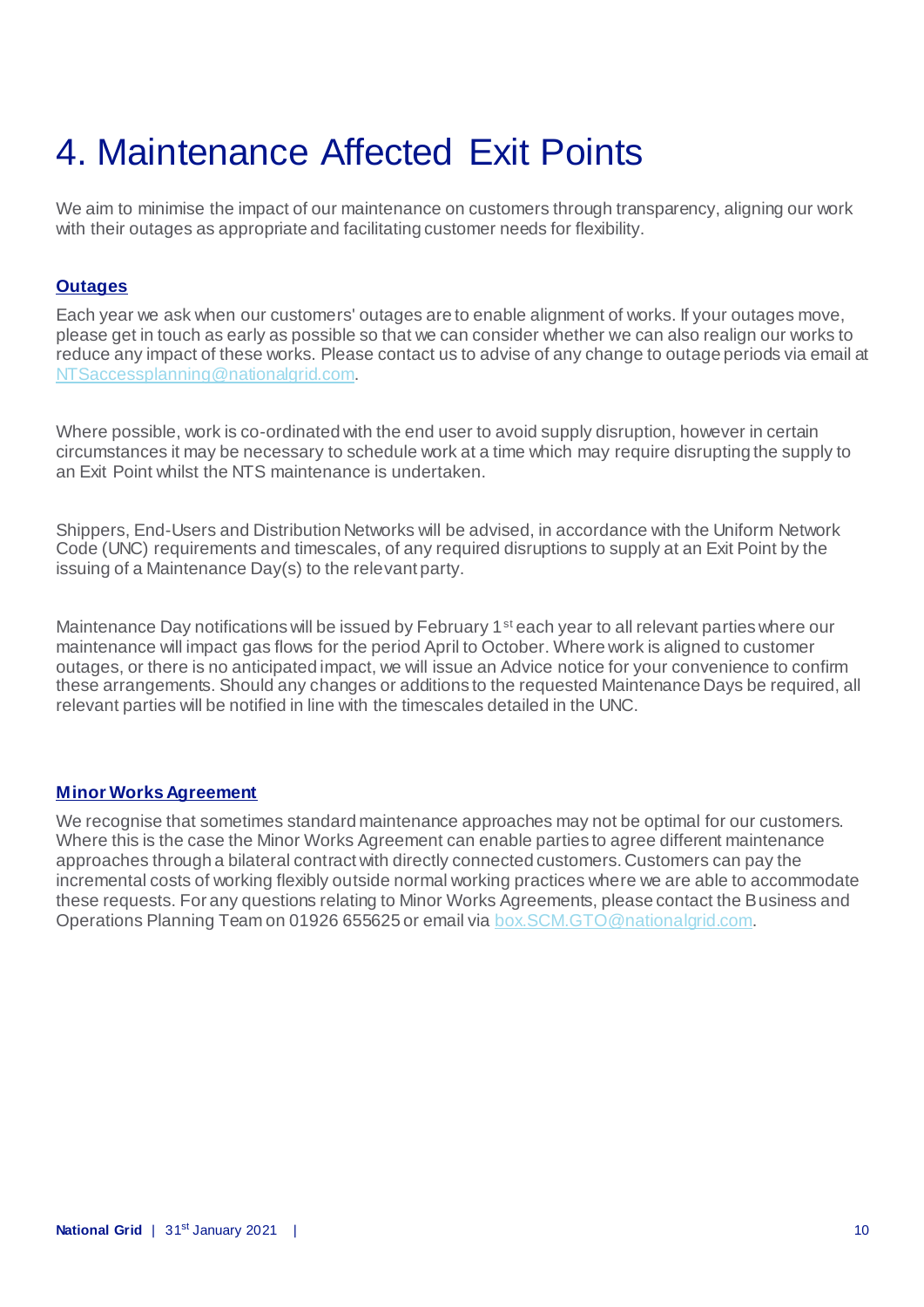#### **General Queries**

Further information on the maintenance activities undertaken by us is available on our website<sup>1</sup>.

If you have any queries or questions regarding the information contained within this document, please contact:

> NTS Access Planning Team National Grid Gas System Operation National Grid House Gallows Hill Warwick CV34 6DA [NTSaccessplanning@nationalgrid.com](mailto:NTSaccessplanning@nationalgrid.com) Tel: 01926 655958

We would welcome any feedback from you in relation to the maintenance programme or the way in which this information is provided. If you would like to provide feedback please contact us via email at: [NTSaccessplanning@nationalgrid.com](mailto:NTSaccessplanning@nationalgrid.com)

 1 https://www.nationalgridgas.com/data-and-operations/maintenance